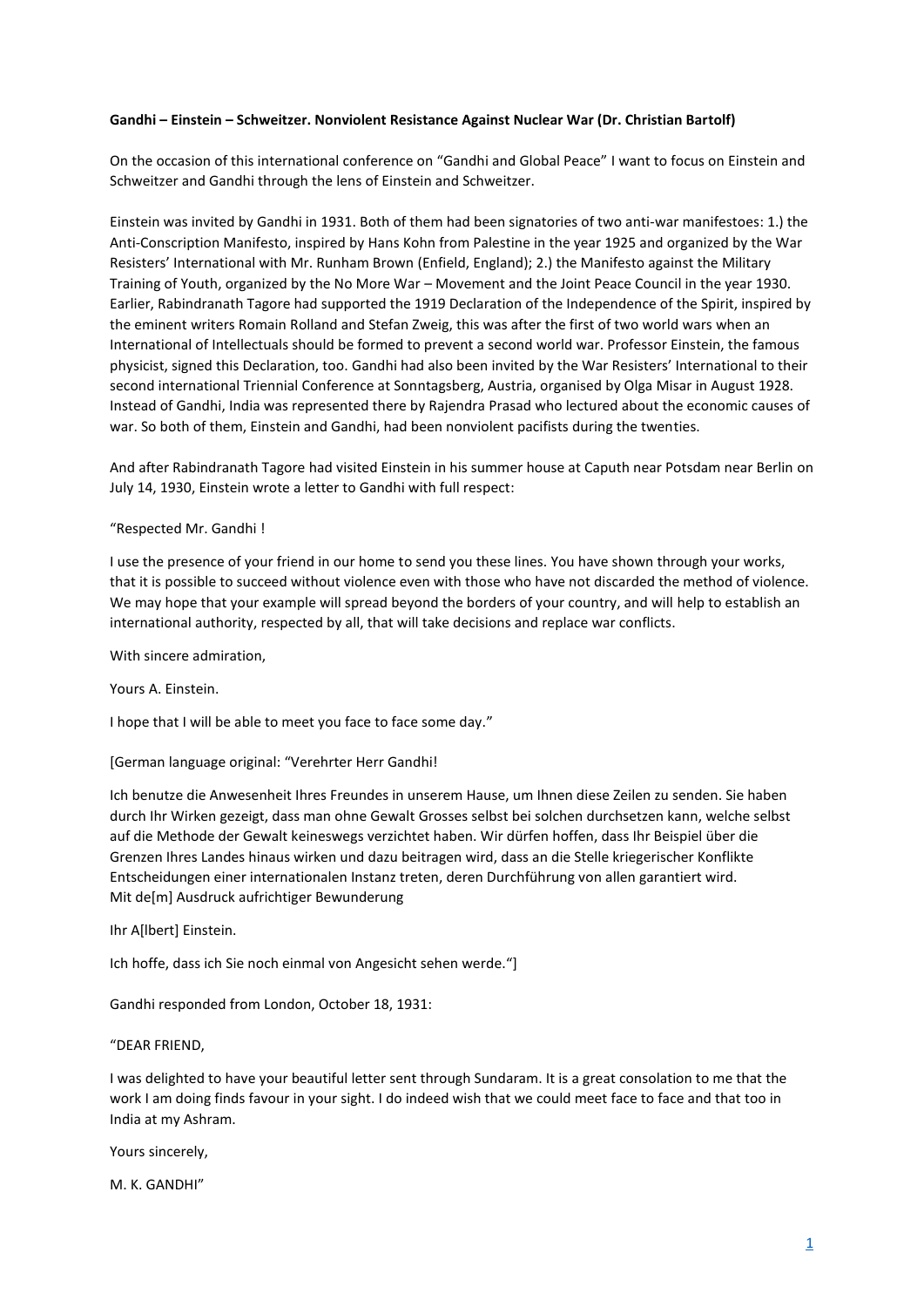Then we find these notes by Einstein on Gandhi on one sheet of paper with physics formulae:

"Mahatma Gandhi's life achievement stands unique in political history. He has invented a completely new and humane means for the liberation war of an oppressed country, and practised it with greatest energy and devotion. The moral influence he had on the consciously thinking human being of the entire civilized world will probably be much more lasting than it seems in our time with its overestimation of brutal violent forces. Because lasting will only be the work of such statesmen who wake up and strengthen the moral power of their people through their example and educational works.

We may all be happy and grateful that destiny gifted us with such an enlightened contemporary, a role model for the generations to come."

## [German language original:

"Mahatma Gandhi's Lebenswerk steht in der politischen Geschichte einzig da. Er hat ein ganz neues und humanes Mittel für den Befreiungskampf eines gedrückten Volkes ersonnen und mit grösster Energie und Hingabe durchgeführt. Der moralische Einfluss, den er auf die bewusst denkenden Menschen der ganzen zivilisierten Welt ausgeübt hat, dürfte ein weit nachhaltigerer sein, als es in unserer Zeit mit ihrer Überschätzung brutaler Gewaltmittel den Anschein haben mag. Denn dauernd wirkt nur das Werk solcher Staatsmänner, die durch ihr Beispiel und erzieherisches Wirken die moralischen Kräfte ihres Volkes wecken und festigen.

Wir dürfen alle glücklich und dankbar sein, dass uns das Schicksal einen erleuchteten Zeitgenossen geschenkt hat, ein Vorbild für die kommenden Generationen."]

We all know Einstein's works from 1939 (Source: Albert Einstein: Out of my later years. Essays. New York: Philosophical Library, 1950, p. 240):

"A leader of his people, unsupported by any outward authority: a politician whose success rests not upon craft nor the mastery of technical devices, but simply on the convincing power of his personality; a victorious fighter who has always scorned the use of force; a man of wisdom and humility, armed with resolve and inflexible consistency, who has devoted all his strength to the uplifting of his people and the betterment of their lot; a man who has confronted the brutality of Europe with the dignity of the simple human being, and thus at all times risen superior.

Generations to come, it may be, will scarce believe that such a one as this ever in flesh and blood walked upon this earth."

In his 1931 letter to Gandhi, Einstein had already informed Gandhi about his project might "help to establish an international authority, respected by all, that will take decisions and replace war conflicts", later on he combined this proposal with the notion of a replacement of national military by a federal world government authority, a new structure for the international system.

Einstein corresponded with one of the fellow signatories of the international Manifesto against the Military Training of Youth, Professor Sigmund Freud, the famous psychologist from Austria, a dialogue on the roots of war, the causes of war: "Why War ?" – this was in the frame of the League of Nations. Then Einstein suggested "the setting up, by international consent, of a legislative and judicial body to settle every conflict arising between nations. Each nation would undertake to abide by the orders issued by this legislative body, to invoke its decision in every dispute, to accept its judgments unreservedly and to carry out every measure the tribunal deems necessary for the execution of its decrees." This was Einstein's concept of arbitrary courts for settling border disputes or territorial claims in international conflicts, and Freud's dictum in this letter: "Pacifists we are, since our organic nature wills us thus to be." illustrated the common ground of these two humanists.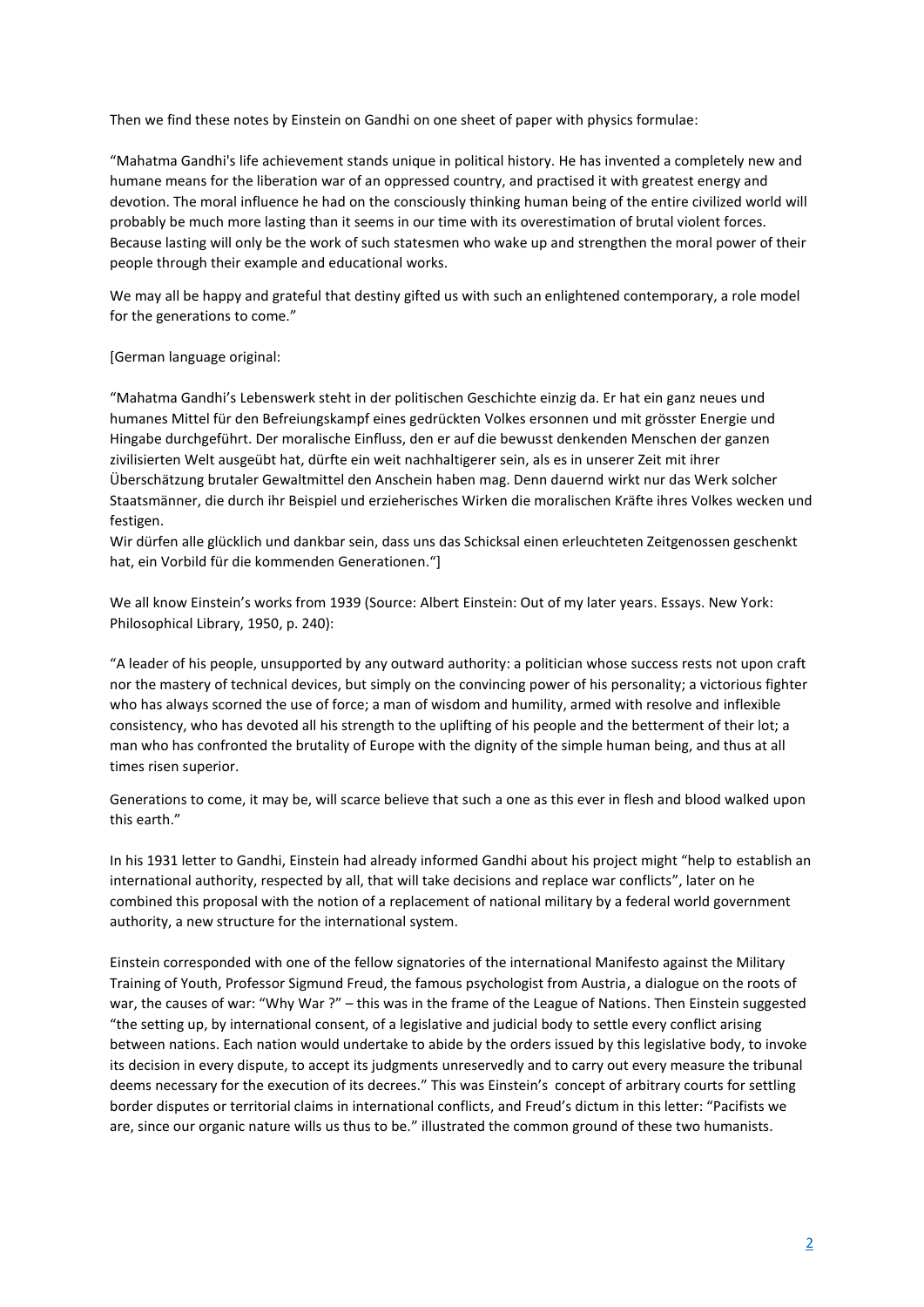This correspondence of Einstein and Freud was the starting point of peace research, during the time of Gandhi's exchange of letters on war and peace with the Dutch pacifist Bart de Ligt (1928-1930), that was the beginning of the first theories of nonviolent resistance, written by Gandhi's collaborator Richard Gregg: "The Power of Nonviolence" (1935), by Bart de Ligt: "The Conquest of Violence" (1937), , Krishnalal Shridharani: "War without Violence. A Study Of Gandhi's Method And Its Accomplishment" (1939), later on by Joan Bondurant: "Conquest of Violence:. The Gandhian Philosophy of Conflict" (1958) and by Gene Sharp: "Gandhi Wields the Weapon of Moral Power: Three Case Histories" (1960) with a Foreword by Professor Albert Einstein from Princeton, New Jersey, April 1953. Beginning of the thirties meant the crisis of the League of Nations and the shocks of Stalinism and Fascism and totalitarian regimes in Italy (Mussolini), Spain (Franco) and elsewhere.

Carl von Ossietzky, the political journalist who had paid homage to Gandhi in 1929, became the living example of nonviolent resistance against Hitlerism and Nazism in Germany. After a three-years-long international campaign he finally was awarded the Nobel Peace Prize (1936 for 1935) for his courage and determination to resist the Nazi tyranny and Einstein called him a "humble martyr" for the "abstention from the solution of human problems by brute force", this was during a Nobel Foundation dinner, December 10, 1946.

Let us turn now to the post Second World War period when Einstein again – after the defeat of the Nazi dictatorship – directed his attention to the nonviolent example of Gandhi and his Indian followers.

"On January 30, 1948, Gandhi, India's great leader for whom Einstein had long felt a deep affection, was assassinated. On February 11, 1948, Einstein issued the following statement for a memorial service in Washington:

"Everyone concerned with a better future for mankind must be deeply moved by the tragic death of Gandhi. He died a victim of his own principle, the principle of nonviolence. He died because, in a time of disorder and general unrest in his country, he refused any personal armed protection. It was his unshakable belief that the use of force is an evil in itself, to be shunned by those who strive for absolute justice.

To this faith he devoted his whole life, and with this faith in his heart and mind he led a great nation to its liberation. He demonstrated that the allegiance of men can be won, not merely by the cunning game of political fraud and trickery, but through the living example of a morally exalted way of life.

The veneration in which Gandhi has been held throughout the world rests on the recognition, for the most part unconscious, that in our age of moral decay he was the only statesman who represented that higher conception of human relations in the political sphere to which we must aspire with all our powers. We must learn the difficult lesson that the future of mankind will only be tolerable when our course, in world affairs as in all other matters, is based upon justice and law rather than the threat of naked power, as has been true so far.""

(Einstein on Peace, edited by Otto Nathan and Heinz Norden. Preface by Bertrand Russell. New York, 1960 pp. 467f.)

This was the re-starting point of Einstein's repeated recommendations during his last eight years until 1955: to apply Gandhi's nonviolent resistance concept of politics in international relations. He frequently referred to Gandhi in the context of imminent nuclear war danger. The next quote from 1950 is explicitly referring to India:

"A Hindu correspondent urged Einstein to emulate Gandhi and practice *ahimsa*—embark on a hunger strike until production of the hydrogen bomb was stopped. Einstein replied on March 24,1950:

"I can well appreciate that the course of action you suggest in your recent letter seems quite natural to you since you are living among people of Indian mentality. But knowing the mentality of the American people, I am quite convinced that the action which you suggest would not have the desired effect. It would, on the contrary, be considered an expression of unpardonable arrogance.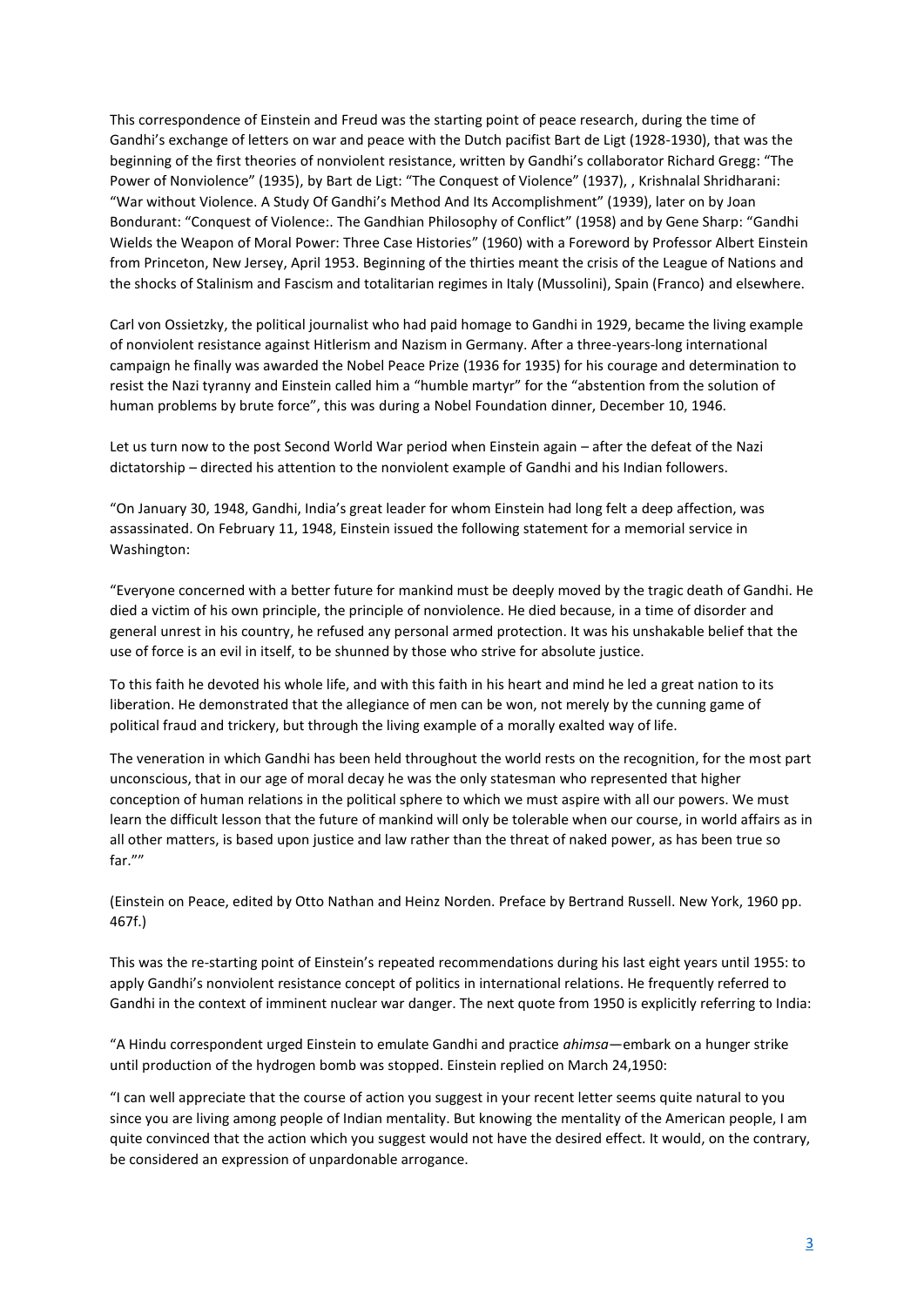This does not mean that I do not have the greatest admiration for Gandhi and for the Indian tradition in general. I feel that the influence of India in international affairs is growing and will prove beneficent. I have studied the works of Gandhi and Nehru with real admiration. India's forceful policy of neutrality in regard to the American-Russian conflict could well lead to an unified attempt on the part of the neutral nations to find a supranational solution to the peace problem.""

(Einstein on Peace, edited by Otto Nathan and Heinz Norden. Preface by Bertrand Russell. New York, 1960 p. 525)

Again you find here Einstein's advice "to find a supranational solution to the peace problem" ! Einstein's Japanese interpreter, Morikatsu Inagaki, organiser of the internationally attended Asian Congress for World Federation, held in Hiroshima November 3-6, 1952, asked Einstein for a message, Einstein replied immediately, on September 20, 1952, and he referred to Gandhi:

"Gandhi, the greatest political genius of our time, indicated the path to be taken. He gave proof of what sacrifice man is capable once he has discovered the right path. His work on behalf of India's liberation is living testimony to the fact that man's will, sustained by an indomitable conviction, is more powerful than material forces that seem insurmountable."

(Einstein on Peace, edited by Otto Nathan and Heinz Norden. Preface by Bertrand Russell. New York, 1960 p. 584)

Then you have Einstein's moving correspondence with Gene Sharp, a twenty-five-year-old graduate of Ohio State University, resister to the Korean War. From jail, he asked Einstein to write a Foreword to his book "Gandhi Wields the Weapon of Moral Power", a first account of nonviolent conflict resolution. Later Gene Sharp developed his theory on nonviolent resistance and, together with Adam Roberts and Theodor Ebert, a new paradigm of alternative civilian-based social defence for those nations which were attacked by military aggression: to save their lives and liberate themselves from destruction.

On April 10, 1953, Einstein wrote to Sharp advising him that he had read his Gandhi book manuscript "with sincere admiration." He included an introduction which Sharp was to use in the later publication of the manuscript (published in 1960 by Navajivan Publishing House, Ahmedabad, India) when he realized that gene Sharp followed "Gandhi's unique example: to overcome through an awakening of moral strength the danger of self-destruction which confronts mankind as a result of explosive technological developments. The collapse which threatens mankind is characterized in the volume by the words *depersonalization, regimentation, total war*, while its salvation is characterized by the words *personal responsibility, in conjunction with nonviolence and service to human beings in Gandhi's sense*."

(Einstein on Peace, edited by Otto Nathan and Heinz Norden. Preface by Bertrand Russell. New York, 1960 p. 544)

And then Einstein refers to the Nuremberg Principles (1950: crimes against humanity, crimes against peace, war crimes. He could have referred also to the 1948/1951 "Convention on the Prevention and Punishment of the Crime of Genocide", a draft resolution of which had been presented by the Polish lawyer Raphael Lemkin.

On June 18, 1950, just a week before the outbreak of the Korean War began, Einstein participated in a documentary broadcast, "Year of Decision," part of a series sponsored by the United Nations under the title "The Pursuit of Peace" – Einstein was asked:

"United Nations Radio is broadcasting to all the corners of the earth, in twenty-seven languages. Since this is a moment of great danger, what word would you have us broadcast to the peoples of the world?"

Einstein responded in the famous audio document which might serve as a quintessential summary of his significant remarks on Gandhi: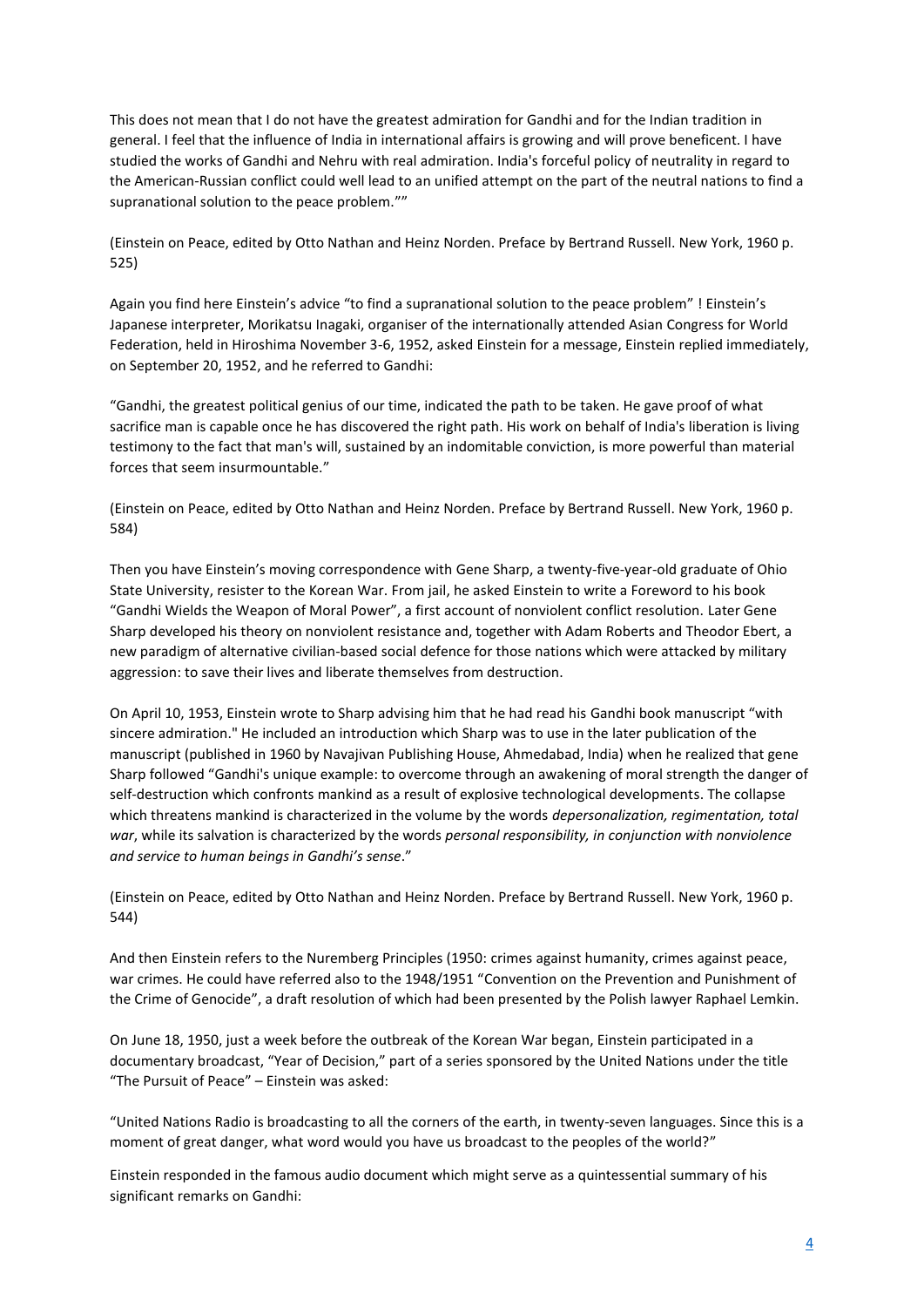"On the whole, I believe that Gandhi held the most enlightened views of all the political men in our time. We should strive to do things in his spirit: not to use violence in fighting for our cause and to refrain from taking part in anything we believe is evil."

(Einstein on Peace, edited by Otto Nathan and Heinz Norden. Preface by Bertrand Russell. New York, 1960 p. 529)

Dr. Albert Schweitzer, who had been a doctor of theology and philosophy, wanted to practise Jesus' principle of "caritas", caring for the poor and the sick, by organizing a hospital in Gabon, Africa, which he called Lambaréné.

Between 1957 and 1965 he followed Einstein's example and dedicated his activities to ban nuclear bomb tests and nuclear weapons to resist nuclear war. The 15 July 1955 Mainau Declaration, initially signed by eighteen scientists, among them Max Born, Otto Hahn and Werner Heisenberg, in its last sentence appealed to the nations: "All nations must come to the decision to renounce force as a final resort. If they are not prepared to do this, they will cease to exist." On 23 April 1957, Dr Albert Schweitzer had his "A Declaration of Conscience" published via Radio Oslo. The call for nuclear disarmament was broadcasted by many international radio stations and printed one day later in the New York Times on 24 April 1957.

Since his student days Schweitzer, the European Gandhi so-to-say, absorbed the religious philosophy of India. Later he wrote a book about "Indian Thought and Its Development", Boston 1935 ("Die Weltanschauung der indischen Denker", 1934). In retrospect, Schweitzer wrote to the Asiatic Society, Calcutta, India, from Lambaréné on 10 February 1965:

"… I studied Indian philosophy early on, when I was attending the University of Strasbourg, Alsace, even though no course was being given on that subject. But then, around 1900, Europe started getting acquainted with Indian thought. Rabindranath Tagore became known as the great living Indian thinker. When I grew conversant with his teachings, they made a deep impact on me. ...

By then I was teaching at the University of Strasbourg. Focusing as I did on the problem of ethics, I reached the conclusion that Indian ethics is correct in demanding kindness and mercy not only toward human beings but toward all living creatures. Now the world is gradually realizing that compassion for living creatures is part of true ethics. I regret that I have never found time to visit India. In 1913 I founded my hospital in Africa, so there was no question of my traveling to India. But through letters and through one of my British friends I became familiar with Indian thinkers, especially Gandhi, who was the same age as I. …"

(Albert Schweitzer: Letters, 1905 - 1965; edited by Hans Walter Baehr. New York 1992, p. 351)

Written in the year 1926, these words by Dr. Albert Schweitzer from his hospital at Lambaréné point to the similarity of his ethics of reverence for life and the spiritual world of his Indian contemporaries:

"I send my deep respect and high esteem to Mahatma Gandhi. I have been deeply moved by all he is doing and by the thoughts which he conveys to others. I would so like to make his personal acquaintance. Will it ever be possible that I see him and the poet Rabindranath Tagore, too, whom I have wanted to meet for a long time ?"

On 29 November 1964, Schweitzer wrote from Lambaréné to Prime Minister Lal Bahadur Shastri, New Delhi, India:

"Dear Mr. Prime Minister.

[...] Thank you for being interested in me because my ideas are known to India and are consistent with Indian ideas.

I did not know Gandhi personally, but I maintained contact with him through a mutual British acquaintance. Back then I was spending some time in Lausanne, Switzerland. When Nehru was released, he visited me in Lausanne for a while. …